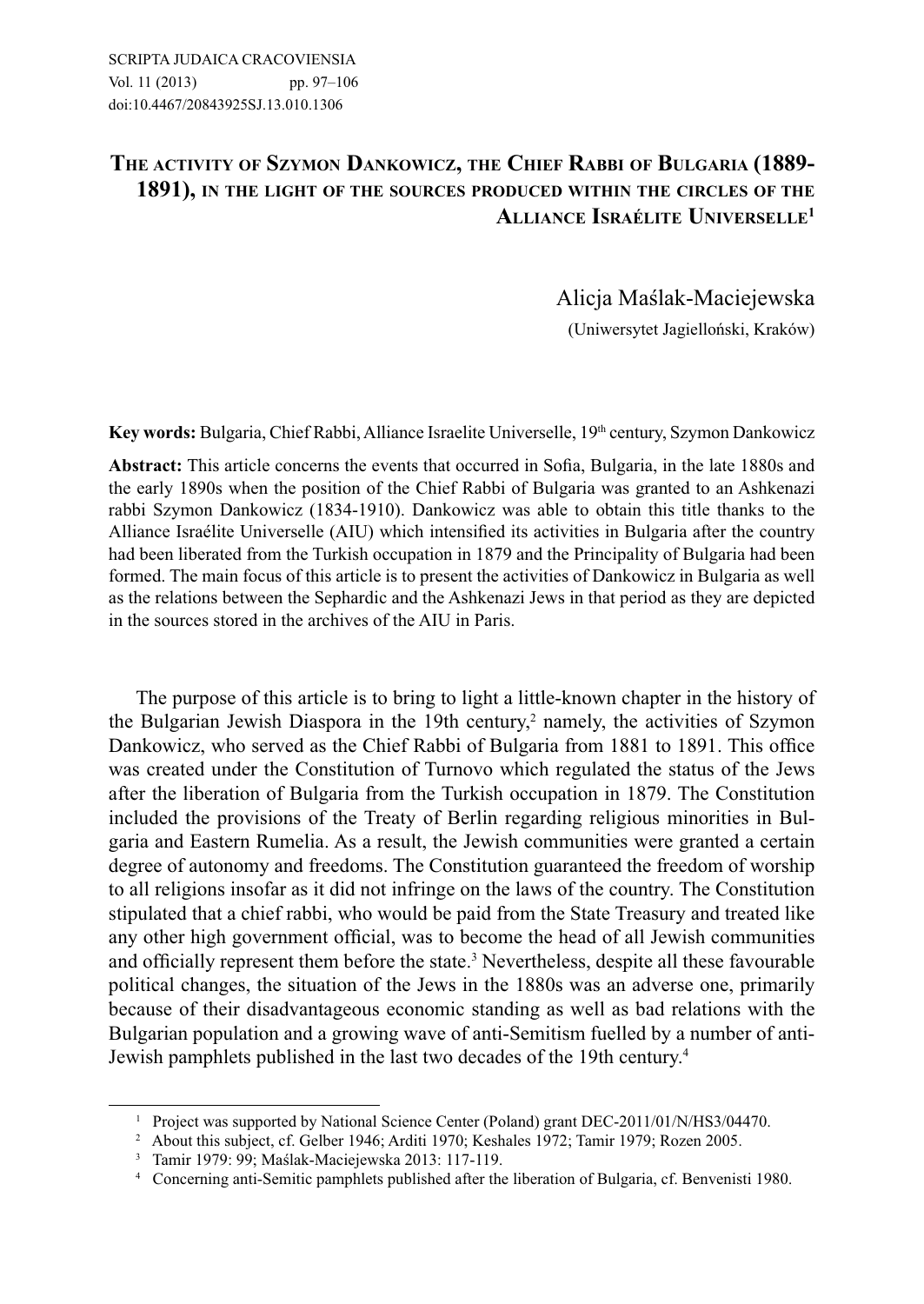An important factor that had a positive impact on the situation of the Jews in Bulgaria in the last quarter of the 19th century was the Alliance Israélite Universelle (AIU), founded in Paris in 1860, which had been expanding its influence and activities to the areas of South-Eastern Europe populated by the Sephardic diasporas. The philosophy of the AIU, as summarized by E. Benbassa and A. Rodrigue, "represented Western Jewry's urge to reform its coreligionists in the East".<sup>5</sup> The work of the AIU was multidimensional. Firstly, it focused on defending the rights and interests of the Jews, seeking to improve their political situation and facilitate their legal emancipation in those areas and protect them from persecution.6 Secondly, the AIU conducted work of charitable and social nature on a wide scale. Above all, however, the Alliance's main focus was educational activity, conducted in gradually expanding network of schools. In these schools, which became the instrument of Westernization, French was the language of instruction and—apart from the teaching of Hebrew and Judaism—the local language and general subjects, such as history, geography, or sciences, were an important items of the curriculum.7

The first Alliance school was founded in Tetuan, Morocco in 1862. In 1914, the network of Alliance's educational institutions already encompassed 183 schools attended by 43,700 students.<sup>8</sup> The first school in the Ottoman Empire was founded in 1865 in Volos (modern-day Greece). In Bulgaria, the schools had began to be formed almost a decade before its liberation—in 1870 a school for boys was opened in Shumen. Other schools in these lands were founded in Vidin (1872), Samkov (1874) and Rouse (1879). In total, by the end of the 19th century, seventeen schools in eleven Bulgarian cities were established (customarily, each city hosted two schools—one for boys and one for girls, the latter usually opened several years after the former).<sup>9</sup>

The role that the teachers in the AIU schools were supposed to perform was a very special one, involving far more than teaching and dealing with administrative matters. Living in towns in which the organization operated, they reported to the AIU Central Committee in Paris on the situation of the Jews as well as the current issues that stirred the community at large. Due to the fact that, very often, they were the only representatives of the AIU in the area, the local Jews consulted them when problems arose; in such circumstances, the teacher was authorized by the AIU to intervene with the local authorities or to make a request to the headquarters of the organisation for support or intervention on a higher political level. The role performed by the teacher, who was a protector of the Jews and a representative of their interests, can be compared to that of a *shtadlan* in a typical Jewish community.10

<sup>5</sup> Benbassa & Rodrige 2000: 83.

<sup>6</sup> For example, it exerted pressure on the British and German political circles before and during the Congress of Berlin, which contributed to the enactment of favourable laws for religious minorities (religious freedom and equal rights regardless of professed religion), cf. Chouraqui 1965: 86-87; Tamir 1979: 98.

<sup>7</sup> A permanent curriculum emerged in the years 1883 to 1884; before, there had been a greater freedom in this regard, cf. Rodrigue 1993: 25-30.

<sup>8</sup> Benbassa & Rodrigue 1998: 9.

<sup>9</sup> Rodrigue 1993: 15-16.

<sup>&</sup>lt;sup>10</sup> Rodrigue 1993: 201. In reference literature, their role has been summarized as follows: "The work of the Alliance Israélite Universelle in the Sephardi and oriental Jewish communities depended almost exclusively on the activities of the schools' teachers and directors. While they had to supervise the daily functioning of the educational system, they were very much more than ordinary pedagogues. They represented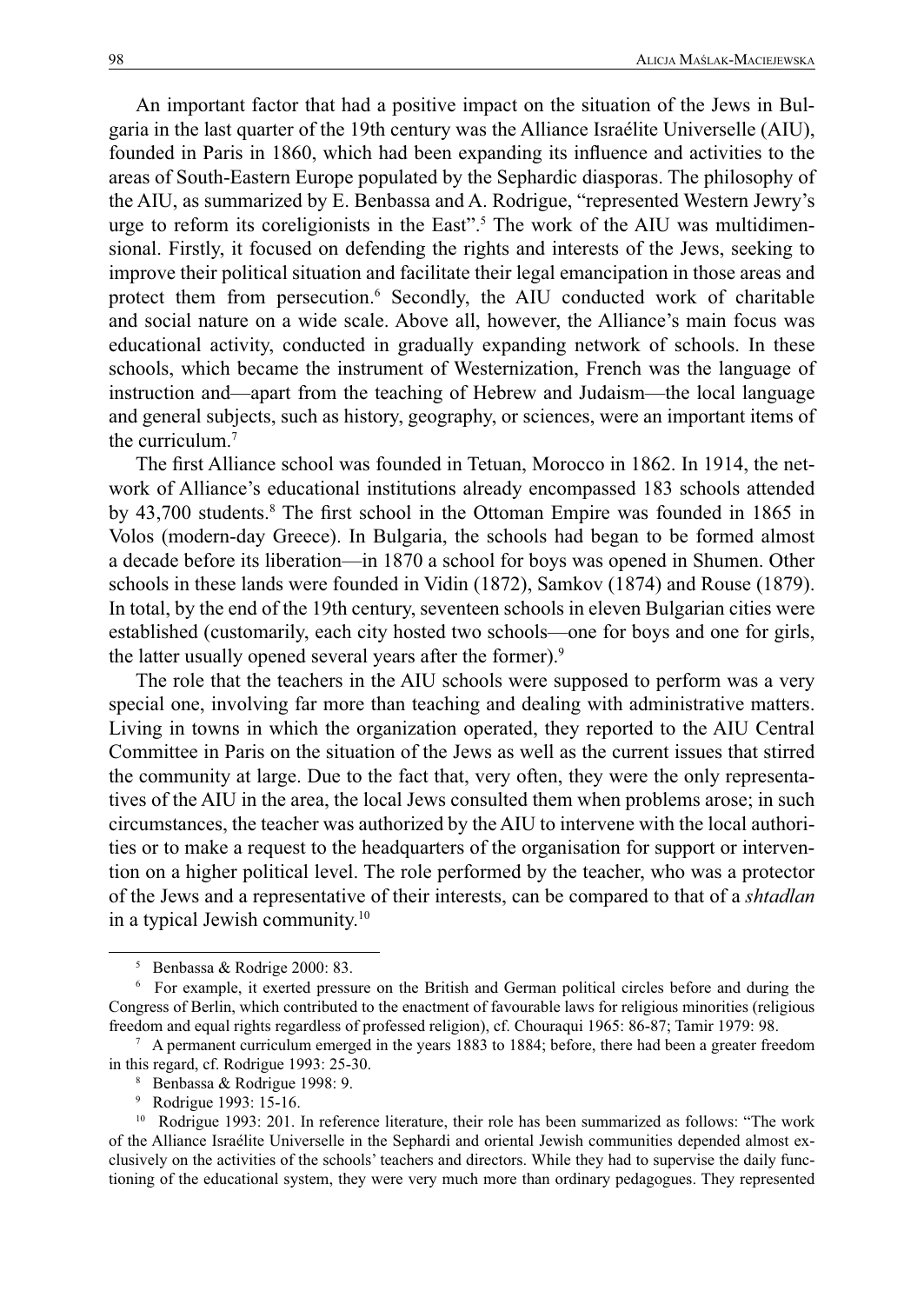The teachers in the AIU schools were greatly committed to their educational and social work which, in consequence, was marked by the sense of an ideological and moral responsibility. They were generally well-educated and, apart from the teaching work, they also engaged in journalism and literary endeavours, quickly becoming members of the intellectual elite. For their work, however, they received relatively low remuneration<sup>11</sup>

One of such teachers was Gabriel Arié, born in 1863 in Samakov in the Ottoman Bulgaria. As a child, he received a traditional religious education in meldar (an equivalent of the Ashkenazi heder) and then he attended an AIU school established in his hometown in 1874. During the Russo-Turkish War (1877-1878), he moved to the AIU school in Balat, a Jewish quarter of Istanbul. After graduation, he decided to choose the career of a teacher in the AIU schools and thus he completed a four-year studies at the École Normale Israélite Orientale in Paris, founded in 1867 to provide teachers' training in accordance with the aims of the organization. During his stay in Paris, Arié won a remarkable confidence, as well as appreciation for his work, of his teachers and the members of the AIU Central Committee. As noted by E. Benbassa and A. Rodrigue, who wrote a book about Gabriel Arié, he became a "favorite son of the Alliance" and his relationship with the members of the AIU authorities were absolutely outstanding—intimate, close, and, simply put, friendly.<sup>12</sup>

In 1887, when an all-boys AIU school was founded in Sofia, Arié became its head teacher and held this position until 1893, showing great commitment and initiative.13 Like any other AIU schoolmaster, he reported to Paris very often, in some periods writing letters even each day. In this correspondence, he detailed not only educational matters (such as curricula, the construction of a new school building, problems with teachers and students) but also social relations within the Jewish community and issues it dealt with. Because of his close association with the AIU authorities, he freely expressed his views, opinions, and judgements. In his letters, one can discern two perspectives. The first one is a perspective from within—as a Bulgarian, Arié perfectly understood the problems of the community. However, a few years of education in Paris, during which he thoroughly explored the philosophy and the mission of the AIU as well as friendships he formed with many of its members, gave him an outside perspective and a broader outlook on the life of Jews in Bulgaria.

This body of letters, which has survived to the present day and is stored in the AIU Archive in Paris, is currently a source whose importance cannot be overestimated. It is a testimony to all major processes and phenomena that occurred in the Jewish community of Sofia in the late 1880s and the early 1890s, such as Westernization, an increasing

Alliance locally, provided it with almost daily information events which might concern it", cf. Benbassa & Rodrigue 2000: 85.

<sup>&</sup>lt;sup>11</sup> Rodrigue 1993: 51-62.

<sup>&</sup>lt;sup>12</sup> Benbassa & Rodrigue 1998: 11-12. This book is provided with an extensive introduction and contains a wide selection of texts produced by G. Arié—both his letters sent to the Central Committee of the Alliance and his never-before-published autobiography.

<sup>13</sup> Benbassa & Rodrigue 1998: 13.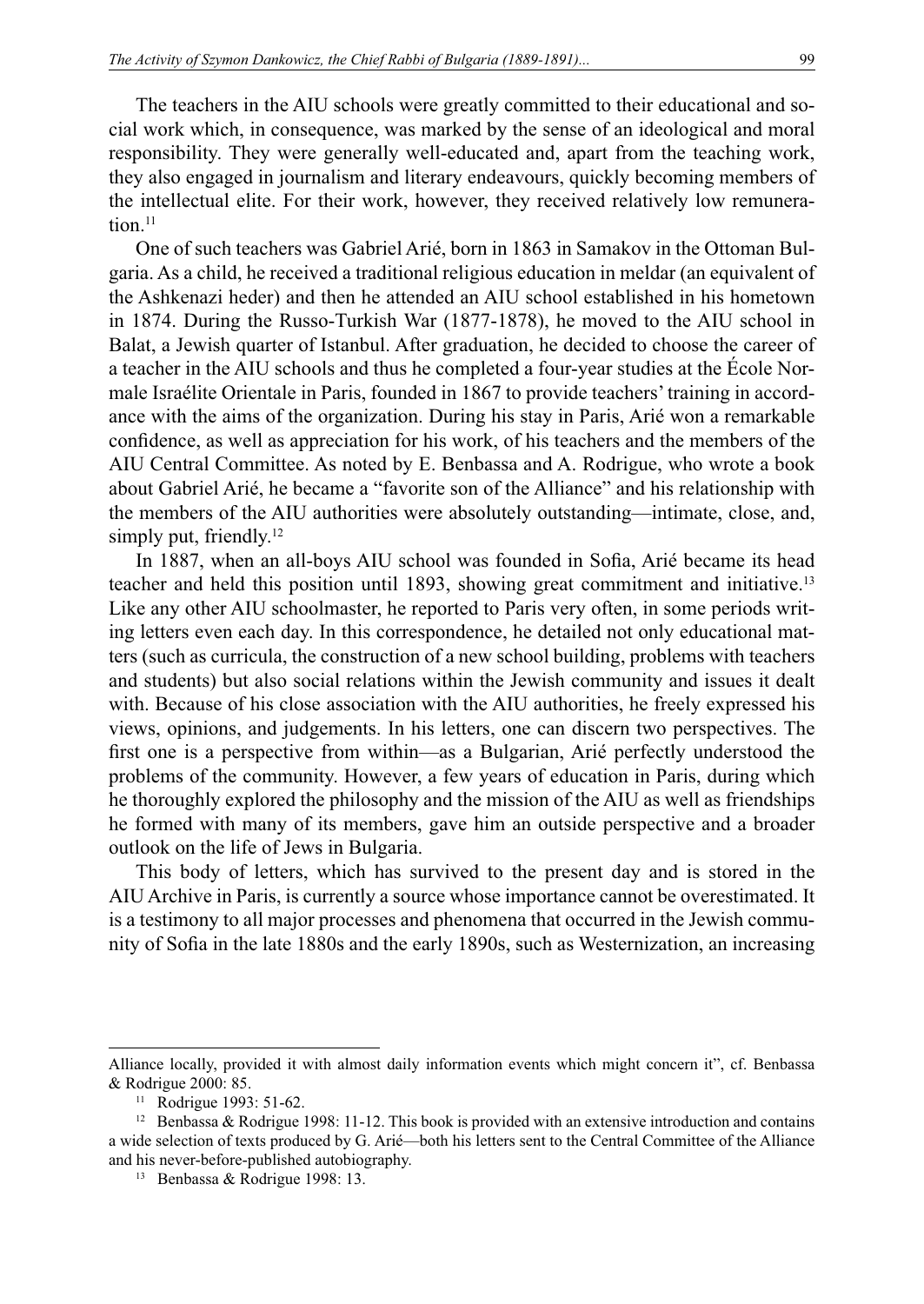influence of the AIU, the dynamics of the relationships between the Ashkenazi and the Sephardic Jews as well as the incidents of anti-Semitism.<sup>14</sup>

One of the events that these letters allow to investigate in details is the work of the first Ashkenazi Jew to held the position of the Chief Rabbi of the country—Szymon Dankowicz.<sup>15</sup> His stay in Sofia in the years 1888 to 1892 coincided with the period when G. Arié was the head teacher of the AIU school in Sofia and regularly sent letters to Paris. This correspondence sheds light both on the complicated course of events initiated in the fall of 1887 which led to the appointment of Dankowicz as the Chief Rabbi as well as on the years of his rabbinic ministry and, eventually, the loss of this position.16

As mentioned above, since 1880, the Chief Rabbi was supposed to be a legal representative of the Bulgarian Jews before the public authorities and thus he was able to really affect their situation. The first to be granted this honour was Gabriel Almosnino, who at the time held the position of the Rabbi of Sofia. As soon as the 1884, the Bulgarian Jews began their efforts to replace Almosnino with a person from Western Europe, someone thoroughly educated but, above all, young and dynamic; someone who would actively defend the interests of the Bulgarian Jewish community.<sup>17</sup> Such candidates were missing in the country. The problem of choosing a new Rabbi returned in 1885 when Almosnino resigned from the post. A special committee formed in Sofia towards the end of 1887 in order to choose a new Rabbi. At that time, all-boys AIU school had already been operating in the city and the influence of the organization on the Jewish community had greatly increased. The strength of this influence is evident in the fact that the newly constituted committee first turned to Paris, asking for suggestions as to the candidates for the post of the Chief Rabbi. It is also worth noting that the committee's secretary was Gabriel Arié himself, who systematically sent to Paris detailed reports on the committee's meetings.18

The first person whose candidacy came into consideration was Moses Netter, a Sephardic rabbi of Algerian origin, recommended by the AIU. His position was very strong and it seemed that he would be granted the post.19 However, in March 1888, when the details of Netter's future employment—such as his availability and salary—were already being negotiated, the opposition of the Jewish community became so strong that other candidates began to be considered. At that point, Arié already sensed that Netter's candidacy would fail and, with some discontent, he informed the Central Committee about

<sup>&</sup>lt;sup>14</sup> The sources for this article come from the following units stored in this archive: Bulgarie: I C 5; I C 7; I C 10; IV B 99; XXII E 153a; XXIII E 153b; XXII E 153c.

<sup>&</sup>lt;sup>15</sup> Szymon Dankowicz (1834-1910)—a rabbi, a preacher, and a teacher. A graduate of the Main School in Warsaw and of the Jewish Theological Seminary in Breslau. Before coming to Sofia, he worked in the Jewish community in Kraków (1868-1875) where he became the first regular preacher of the Tempel Progressive Synagogue. While living on territory of former Poland, he led an intensive patriotic work. For more information on his activities before coming to Bulgaria cf. Maślak-Maciejewska 2013: 19-115.

<sup>&</sup>lt;sup>16</sup> The issue of the activity and the competence of the Chief Rabbis of Bulgaria have not yet been explored in depth; moreover, the reference literature lacks the answer to the question why from the end of the 1880s onward the position of the Chief Rabbi in the country populated mostly by the Sephardic Jews was granted to Ashkenazi rabbis.

<sup>&</sup>lt;sup>17</sup> At the time, such a solution was rejected by the Ministry of Internal Affairs and Religion, cf. Avraamov 1987: 68-69.

<sup>18</sup> AAIU Bulg. XXII E 153a. 15.11.1887; 16.12.1887.

<sup>19</sup> AAIU Bulg. XXII E 153a; 15.11.1887; 16.12.1887; 25.01.1888; 20.02.1888; 5.03.1888; 16.03.1888.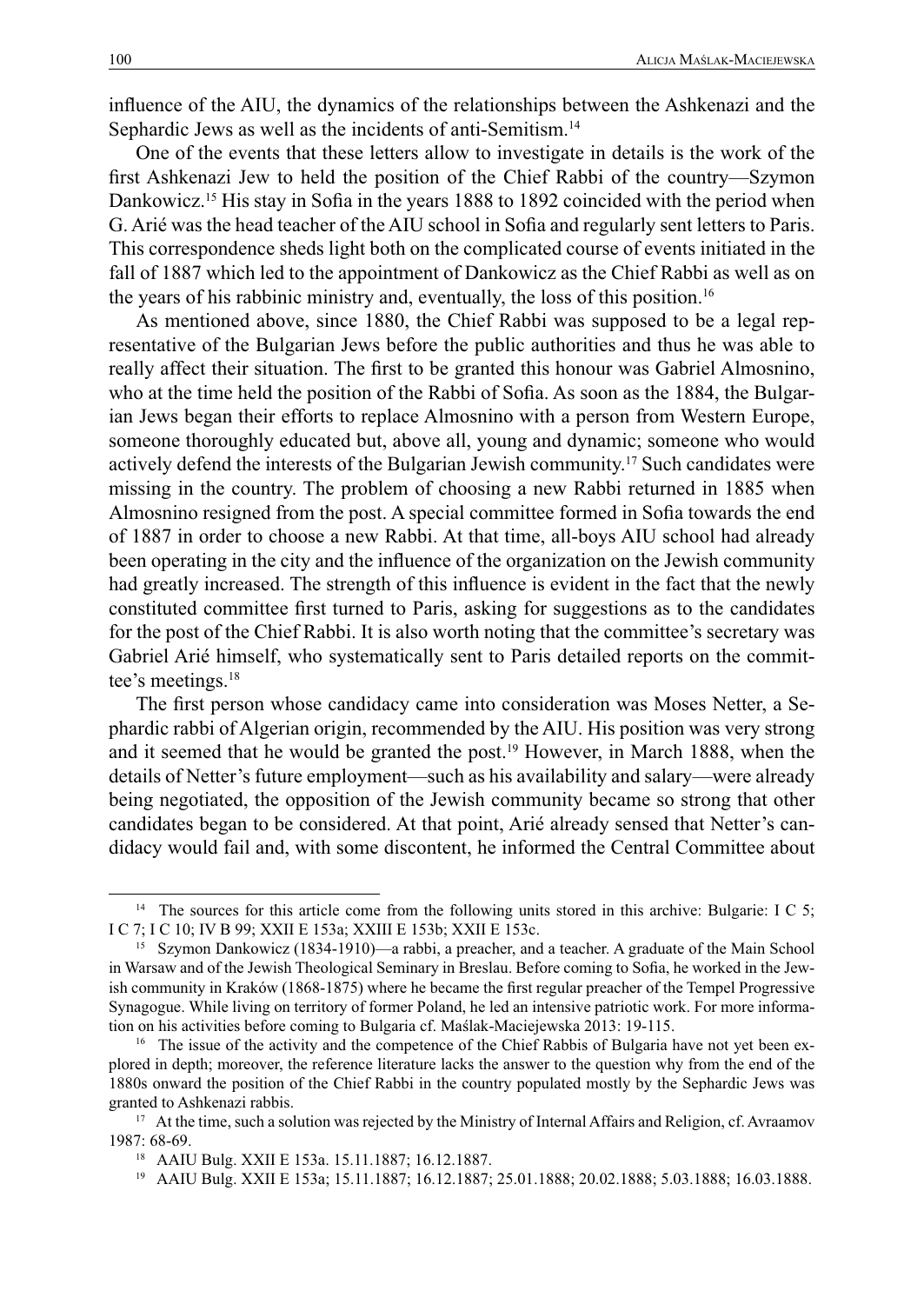this.<sup>20</sup> His correspondence shows that the objections were voiced primarily by the Ashkenazi minority, who for a long time had unsuccessfully sought to establish closer relations with the Sephardic community. The choice of a rabbi of Polish or Austrian origin could facilitate the integration of the two communities. It was stressed, moreover, that a Slavic rabbi would learn the Bulgarian language faster and gain influence in the country easier.<sup>21</sup> In the spring of 1888, while still negotiating with Netter, the committee started to send to eminent European rabbis requests for additional opinions on Netter as well as for suggestions as to another candidate.<sup>22</sup> In April 1888, the committee received an answer from Adolf Jellinek from Vienna who, with a high degree of confidence, recommended Szymon Dankowicz for the post.<sup>23</sup> However, that Dankowicz was eventually invited to Sofia for the talks was probably the effect of a personal meeting of the committee's chairman Abraham D. Levy with Jellinek in Vienna, in June 1888. During this meeting Jellinek assured Levy that Dankowicz was fit for the position and that his appointment would bring many benefits to the Bulgarian Jewry. He also mentioned that if the candidate he endorsed was chosen, he would use his influence to obtain additional financial resources to organise the Bulgarian Chief Rabbinate. The AIU, whose representatives had, too, previously asked Jellinek to name a suitable candidate, raised no objections to such a solution.<sup>24</sup>

Dankowicz arrived in Sofia on July 1, 1888, for a week-long visit; during his stay, the committee was to decide whether to grant him the post. After a few days, the negotiations concerning the terms of Dankowicz's employment were commenced; factors such as the amount of his salary, the length of the contract, and housing conditions were considered. Eventually, Dankowicz's initial requests were reduced—the committee did not agree to reimburse the cost of his removal or to signing a contract for indefinite period of time (a three-year contract was agreed to instead); moreover, his annual salary was reduced by a fifth.25 Also, there were concerns related to Dankowicz's Ashkenazi extraction, which is evident by the fact that it was decided that a special administrative council would be established, with members elected from among the Sephardic Jews, without whose consent Dankowicz would not have the authority to take any decision relating to the Ashkenazi community.26

When on July 6 Dankowicz agreed to the conditions he was presented with, his candidacy was voted through and the procedure of granting him Bulgarian citizenship was commenced. This finally occurred in December 1888 and only after that, on December 19, 1888, by the virtue of the Prince's ukase, Dankowicz was granted the office of the

<sup>&</sup>lt;sup>20</sup> AAIU Bulg. XXII E 153; 1.04.1888. Arié wrote in this letter that he sensed that "the future rabbi will come from Poland or at least from Austria, for the greatest satisfaction of our local Ashkenazi community."

<sup>21</sup> AAIU Bulg. XXII E 153a; 1.4.1888.

<sup>&</sup>lt;sup>22</sup> Among others, rabbis from Warsaw, Vienna, St. Petersburg, Berlin were asked to give their opinions, cf. AAIU Bulg. XXII E 153a; 19.03.1888; 1.4.1888.

<sup>23</sup> AAIU Bulg. XXII E 153a; 25.4.1888.

<sup>24</sup> AAIU Bulg. XXII E 153a; 4.7.1888. For more information on how the election of Dankowicz was influenced by Jellinek, cf. Maślak-Maciejewska 2013: 123-124.

<sup>25</sup> AAIU Bulg. XXII E 153a; 4.7.1888; 18.7.1888.

<sup>26</sup> AAIU Bulg. XXII E 153a ; 18.07.1888.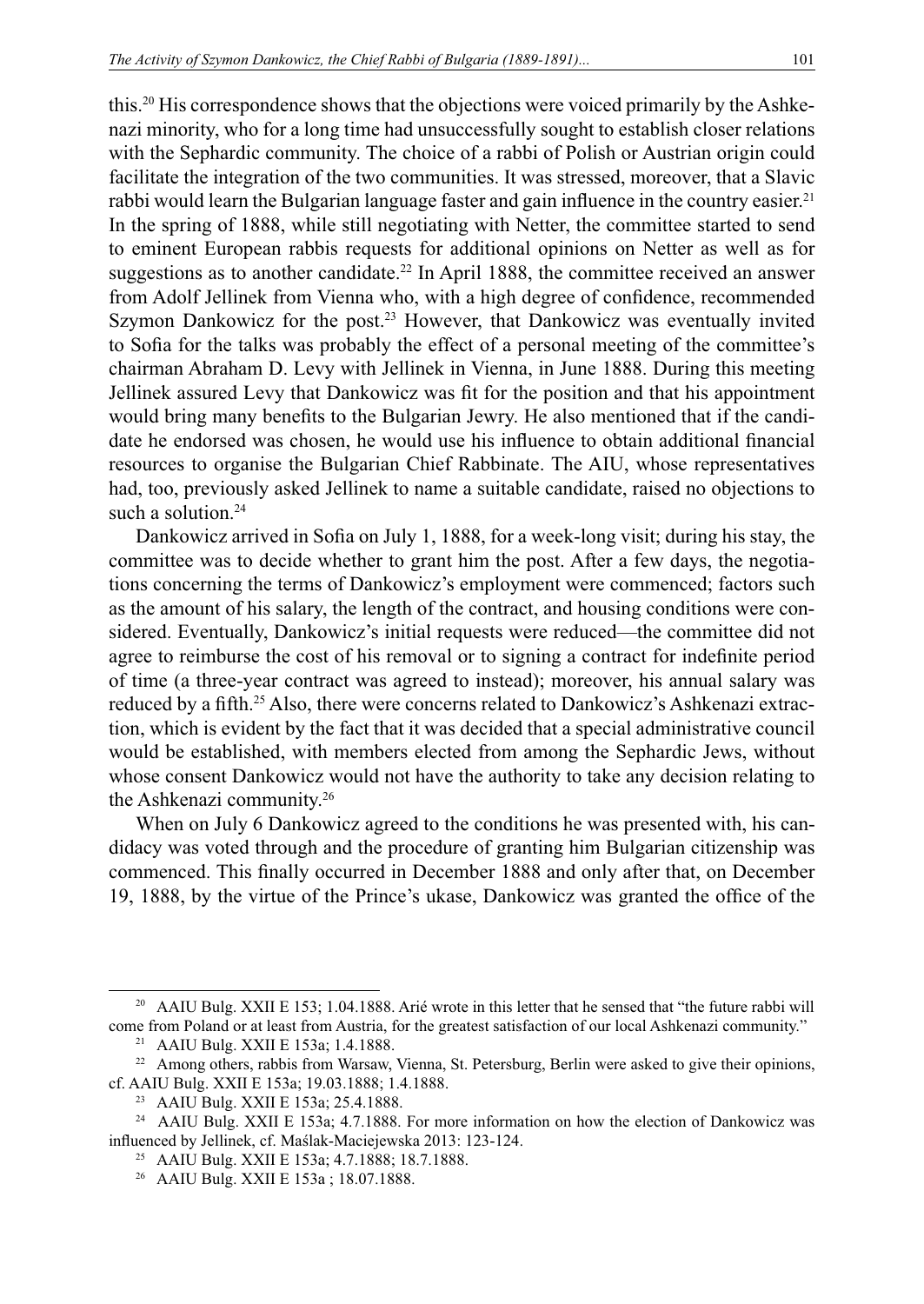Chief Rabbi of Bulgaria.27 In a letter of January 3, 1889, Gabriel Arié described a general feeling accompanying these events:

Today, a new chapter in the history of our community has been opened. We're entering into an unpredictable period: the direction that the matters of our community will take in the future is going to depend heavily on the work, the authority, and the experience of Mr Dankowicz.<sup>28</sup>

Dankowicz's duties in Sofia included, first and foremost, protecting the rights and interests of all the Jewish communities in Bulgaria and representing them before the state authorities. It is well-established that Dankowicz managed to maintain good relations with the Prince of Bulgaria, knyaz Ferdinand I.<sup>29</sup> His competence as the Chief Rabbi allowed him to make decisions affecting all Jewish communities, such as organizing a census or initiating the work on a universal statute.30 His responsibilities encompassed caring for the state of the Jewish communities in the rural areas of Bulgaria; because of this, he regularly visited them and systematically solved any problems arising there.<sup>31</sup> One of Dankowicz's primary duties was to take the lead in religious matters throughout Bulgaria and to chair a religious court which, among other things, gave its opinion on the conversion cases. His religious ministry also included giving sermons in Sofia, at least on the occasion of important holidays.32

Dankowicz focused much of his efforts on improving the quality of the education of children and youths—he often visited the AIU school in Sofia and even assisted on final exams in religious education; he was also involved in revising its curriculum—for example, he initiated a discussion on increasing the number of hours devoted to learning Hebrew.33

A description of all of the above-mentioned duties performed by Dankowicz can be found in the letters of G. Arié sent to the AIU Central Committee in Paris; not all issues, however, are discussed there in equal details—some, such as Dankowicz's visits to the rural communities or his work in the religious court, have only been touched upon while describing other matters. Other issues were discussed in details and in a series of letters. Matters on which Arié reported most extensively, apart from Dankowicz's appointment to the position and his subsequent loss of it, were his fight against anti-Semitism as well as involvement in the educational issues. Undoubtedly, matters connected to education and social or legal problems of the community were of great interest to the AIU Central Committee; these were the areas in which it could provide financial and diplomatic support.

The event to which Arié devoted most attention and described in dozens of letters is the scandal in Vratza. In June 1891, the Jews from Vratza were indicted on a charge of committing a ritual murder, that is, the so-called blood libel, on a Christian girl. This case dramatically worsened the situation of the Jews in Vratza and led to the publication

<sup>27</sup> AAIU Bulg. XXII E 153a; 4.12.1888; 3.1.1889.

<sup>28</sup> AAIU Bulg. XXII E 153a; 3.1.1889.

<sup>29</sup> DN 1892, 30; AI 1890, 44.

<sup>30</sup> Maślak-Maciejewska 2013: 129-130.

<sup>31</sup> Arditi 1970:120; AAIU Bulg. XXIII E 153b; 13.7.1890.

<sup>32</sup> AAIU Bulg. XXII E 153a; 25.1.1888; 31.1.1888.

<sup>33</sup> AAIU Bulg. XXII E 153a; 4.1.1889; 31.1.1889; AAIU Bulg. XXIII E 153b; 16.5.1890; cf. Maślak-Maciejewska 2013: 131-135.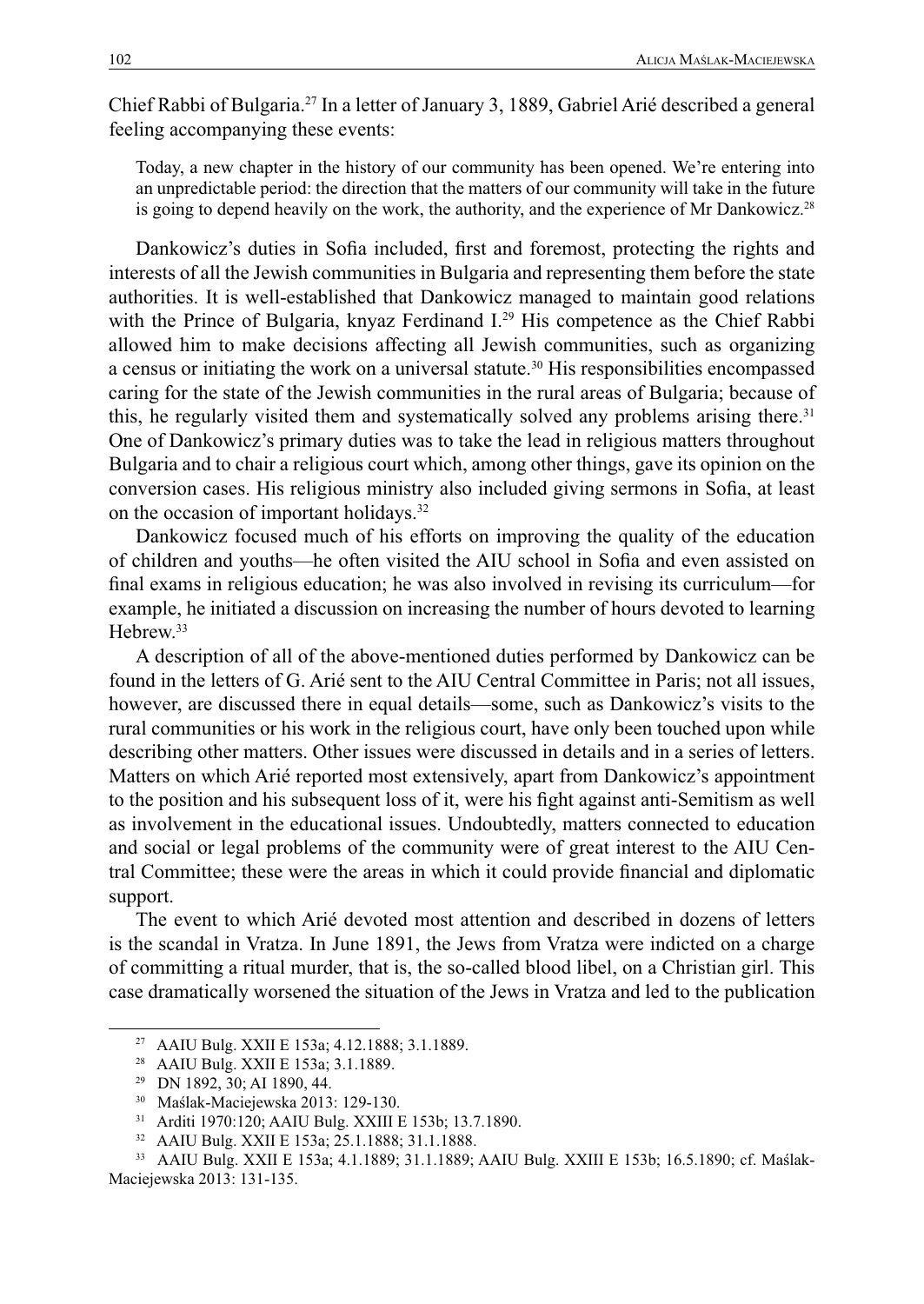of a number of anti-Semitic pamphlets which even further exacerbated Christian-Jewish relations in the country.34 In the autumn of 1891, Szymon Dankowicz also got involved in defending the accused by publishing a brochure entitled "The Jews and Blood," which aim was to demonstrate that the allegations that the Jews used Christian blood in some sort rites was absurd. The brochure, dedicated by the author to "Christian fellow citizens who love truth and justice," was probably the strongest voice against anti-Semitism in Bulgaria at that time.<sup>35</sup> In October 1891, during the trial of the accused from Vratza, Dankowicz appeared in the court with a copy of the brochure, which, however, seemed to have had no impact on the opinion of the judges. Its contents were referred to in the official act of indictment but they appeared alongside popular anti-Semitic texts, indicating the truthfulness of the blood libel claims. It was stated that although for the educated Jews the use of blood may have seemed unacceptable, "the uneducated Jewish masses may treat this as God's order."36

The publication of this brochure turned out to have very negative consequences for Dankowicz himself, who, in turn, was accused of presenting the Christian population in a bad light—as fanatical and cruel. It was felt that the opinion delivered by a person holding a high position partially paid from the State Treasury may harm the image of Bulgaria in Europe. As a result, Dankowicz was put before the court. The indictment was prepared already in November 1891 and the trial began on February 12, 1892 before the Criminal Court in Sofia.37

In December 1891, Dankowicz's three-year contract expired and the discussions about its potential extension coincided with the alarming news of the lawsuit. The letters of G. Arié allow to retrace these events in details.38 On one hand, in October 1891, there were talks of extending Dankowicz's contract, even at the cost of yielding to some of his demands. The lawsuit, however, damaged the trust put in the rabbi and sparked off opposition to his activities; concerns started to be raised that he hadn't showed sufficient discernment in local affairs and that he had ceased to be a worthy representative of the Jewish population because he had lost the confidence of the state authorities. Arié's subsequent letters show that the moods of the community's authorities were changing and so was the stand of Dankowicz himself, who in the autumn of 1891 was prepared to resign from the position but who then fought to keep it, disagreeing with the reasons for the dismissal.39

Dankowicz left Sofia in the late March or the early April of 1892, after the Prince had issued an order dismissing him from the position. Already in March, the duties of Chief

<sup>&</sup>lt;sup>34</sup> AAIU Bulg. I C 5.

<sup>&</sup>lt;sup>35</sup> Dankowicz 1891.

<sup>36</sup> AAIU Bulg. I C 5.

<sup>&</sup>lt;sup>37</sup> Arié reported to Paris in details about all the stages of the trial; he also sent a translation of both the brochure and the act of indictment into French language, cf. AAIU Bulg. I C 5; 18.10.1891; 10.1.1892; 4.2.1892; 12.2.1892; AAIU Bulg. I C 7.

<sup>&</sup>lt;sup>38</sup> AAIU Bulg. I C 5; I C 7. Letters sent between October 1891 and April 1892.

<sup>&</sup>lt;sup>39</sup> One of the reasons for the dismissal, apart from the lawsuit, was Dankowicz's behaviour during the National Assembly in December 1891 where he wilfully seated himself next to Archbishop Parteni, instead of taking a less prestigious seat that was provided for him in the diplomatic sector, cf. AAIU Bulg. I C 5; 10.1.1892; Arditi 1970: 115-118; Tamir 1979: 115.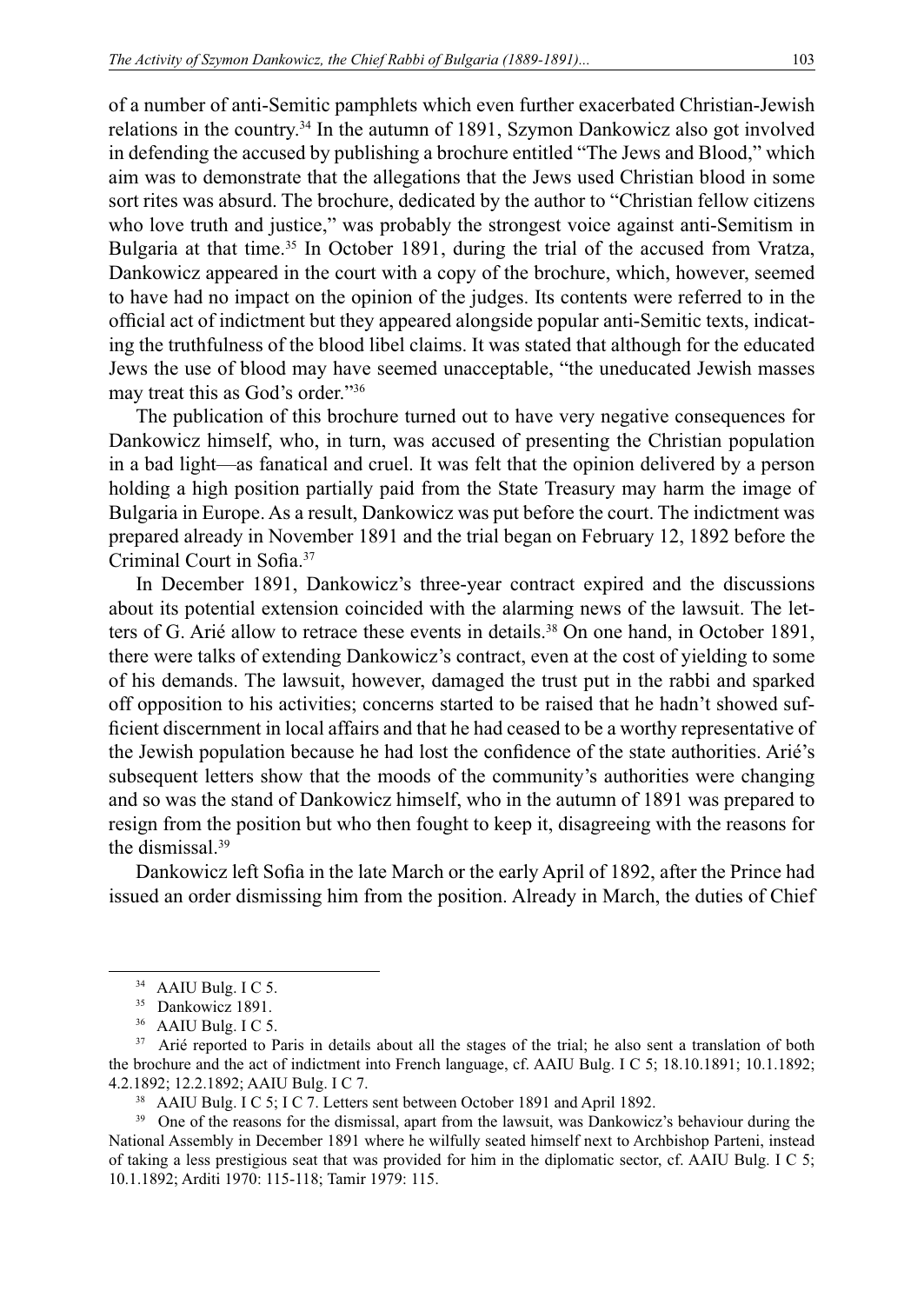Rabbi were temporarily entrusted to Moshe Tadjer and, eventually, this position was granted to another Ashkenazi rabbi—Moritz Grünwald.40

The sources discussed above have not yet been widely used in the study of the history of the Jews in the Principality of Bulgaria.41 However, it appears that researches may use them for much more than simply retracing the educational activities of the AIU in those areas. The reports of G. Arié were very regular and meticulous; he wrote to Paris about all the major events in the life of the Jewish community in Sofia and about the matters that may have been of interest to the Central Committee. They reflected many aspects of the Jewish life, partly because the activities of the AIU included both political and social work and were closely connected to how the Jewish community was organized. In the case of the Bulgarian Jewish community, the influence of the AIU on the election of the Chief Rabbit is indisputable. Szymon Dankowicz, as well as his successors, maintained a regular contact with the AIU Central Committee by mail; Dankowicz wrote to Paris concerning some consequential matters, such as the revision of the schools' curriculum or the construction of the new school building. Sometimes he also interceded for individuals or organizations petitioning the AIU for assistance. Shortly after being appointed as the Chief Rabbi of Bulgaria, Dankowicz wrote to Paris a letter in which he expressed a great appreciation for what the AIU had already accomplished in the fields of education and the advancement of the Jewish population of Bulgaria and he also expressed hope that he would be able to continue the work initiated by the AIU.42

Letters written to Paris by persons other than G. Arié, however, are scarce and the fact that almost the whole body of letters sent from Sofia to Paris in the years 1887 to 1892 was written by one person compels one to show considerable criticism and caution. As mentioned before, Arié enjoyed great favour of the AIU Central Committee; his letters contain many casual comments and personal remarks which do not necessarily reflect the actual or prevailing feelings of the whole Jewish community in Sofia. Such is the case, for example, with the election of Dankowicz to the position of the Chief Rabbi. On his arrival to Sofia in July 1888, Arié sent to Paris a long letter describing the candidate—his appearance, character and demeanour—in a very negative light. Among other things, he wrote:

Dankowicz's gestures, speech, and behaviour are German by which I mean that they are cold, heavy, and a bit clumsy. Without any energetic motion, without a single warm word or a single friendly gesture (...) Dankowicz haven't event smiled the whole day! The source of instruction though he may be, I'd prefer to see less depth and more refinement and splendour.<sup>43</sup>

He added, too, that Dankowicz liked to impress others with his erudition and lofty words. He also mentioned his hoarse voice. His feelings did not really change during the entire period of Dankowicz's stay in Bulgaria; in the letters he sent to the AIU in those years, he regularly included some critical comments about Dankowicz, for example that the rabbi reminded him of Moliere's Tartuffe, that he lacked dignity, or that he was self-

<sup>40</sup> AAIU Bulg. I C 5; 16.5.1893.

<sup>&</sup>lt;sup>41</sup> In addition to synthetic studies of the history of the Jews in the Balkan countries, by A. Rodrigue and E. Benbassa, where the history of the Bulgarian Diaspora has been discussed very generally.

<sup>42</sup> AAIU Bulg. IV B 99; 20.1.1889; 9.7.1889; 21.7.1889; AAIU Bulg. XXIII 153b; 2.10.1891.

<sup>43</sup> AAIU Bulg. XXII E 153a; 1.7.1888.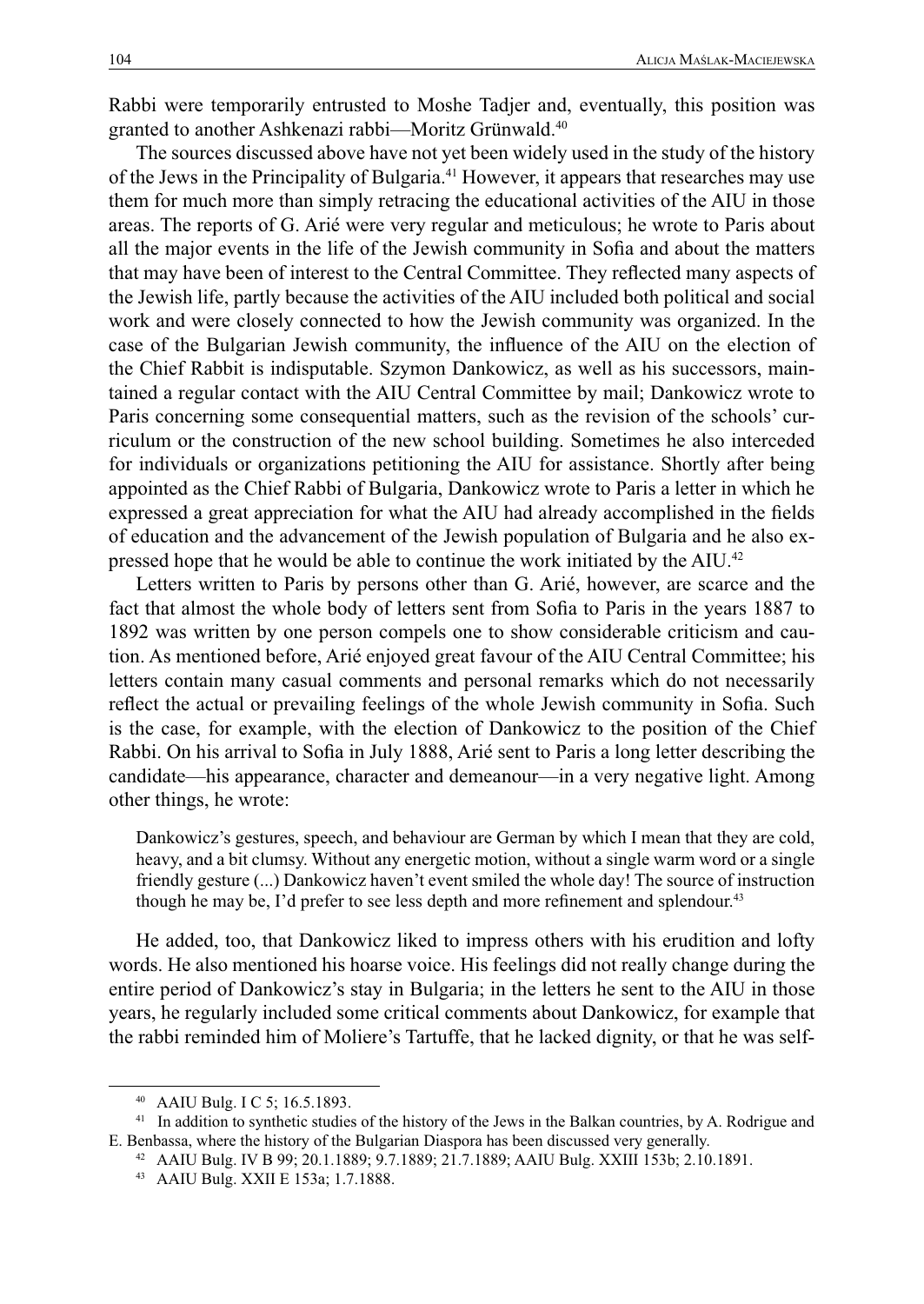centred. He accused Dankowicz of making a ritual out of eating meals, of being slow to act, and of clumsiness. Although Arié often suggested that his sentiments are shared by other members of the community, this seems unlikely in the light of facts; for example, if Dankowicz had been judged equally negatively by other members of the committee responsible for choosing the chief rabbi, he would probably never have been chosen in the first place.<sup>44</sup>

The dislike Arié showed, however, clearly reveals an important aspect of the Jewish life in the Principality of Bulgaria. With the increasing influence of the AIU, the processes of Westernization sped up and the importance of the Ashkenazi Jews increased as well. This is most evident in the fact that from 1889 the position of the Chief Rabbi of Bulgaria was occupied successively by three Ashkenazi rabbis—Szymon Dankowicz, Moritz Grünewald and Moritz Ehrenpreis. Arié was disapproving of all of them;<sup>45</sup> at the same time, he suggested the AIU to elect a candidate of Sephardic extraction. Such was the case, for example, at the turn of the years 1891 and 1892 when it was still unknown whether Dankowicz's contract would be prolonged. Arié noted at that time that the reason for many of the problems that had surfaced was Dankowicz's lack of understanding of the local colour:

There is a need for things other than a doctorate in any field, to be the leader of communities in a situation as volatile as ours.46

At the same time, he praised the qualities of a candidate for Dankowicz's successor-Abraham Danon.<sup>47</sup>

Letters sent to the AIU constitute, therefore, a very important source in the research into the relationships between the Ashkenazi and the Sephardic Jews in Bulgaria. This is one aspect of the history of the Bulgarian Diaspora which, similarly to the work of subsequent Chief Rabbis, still waits to be further explored.

## **ABBREVIATIONS**

AI = Archives Israélites. Recueil politique et religieux.

AAIU Bulg. = Archives of the Alliance Israélite Universelle in Paris. Collection Bulgarie. DN = *Die Neuzeit. Wochenschrift für politische, religiöse und Kultur-Interessen*.

<sup>44</sup> *Ibid.*

<sup>45</sup> Benbassa Rodrigue 1998: 23.

<sup>46</sup> AAIU Bulg. I C 5; 10.1.1891.

<sup>47</sup> AAIU Bulg. I C 7; 25.1.1892.